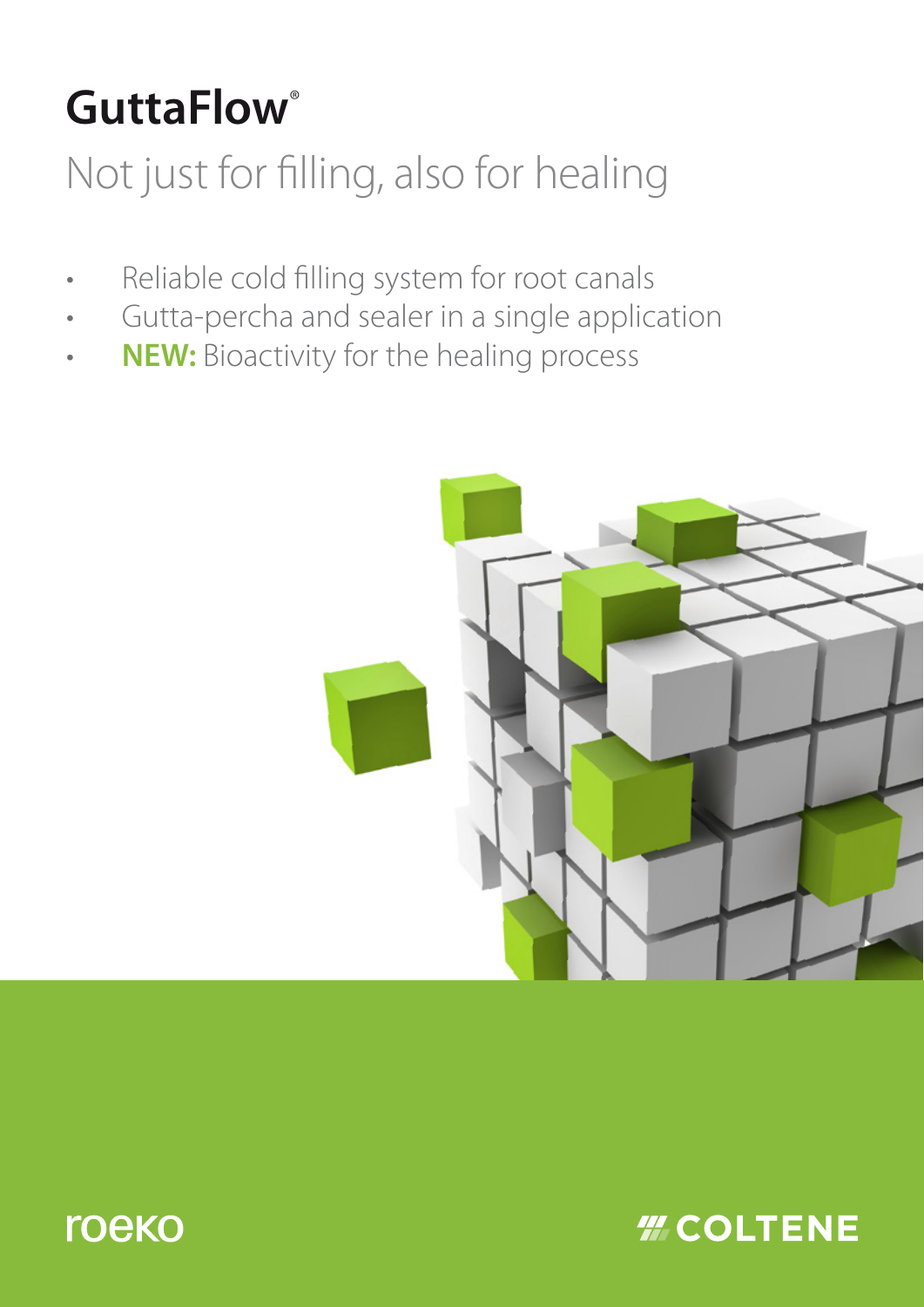## **COLTENE** – Your endo specialist

COLTENE stands for excellence in the manufacturing of reliable endodontic materials. Paper and gutta-percha points, GuttaFlow, RoekoSeal, ParaPost and ParaCore are clinically proven products that ensure successful endodontic therapy.

# Dual effect



**GuttaFlow shows an excellent fit to dentine and gutta-percha.**

Professor Jorge and Norma Uribe Echevarría, Faculty of Odontology, Córdoba, Argentina

```
Dentine GuttaFlow Gutta-percha point
```
# Two in One - Cold filling system for root canals

GuttaFlow 2 is an innovative filling system for root canals that combines two products in one: gutta-percha in powder form with a particle size of less than 30 µm, and sealer. This new filling system works with cold free-flow gutta-percha.

## Expansion meets adhesion!

#### **Tight seal due to expansion and adhesion.**

GuttaFlow is the first flowable, non-heated gutta-percha that does not shrink, but expands slightly. The slight expansion of the material leads to an excellent seal. GuttaFlow also shows excellent adhesion to the gutta-percha point (masterpoint) as well as to the dentine wall.

# Qualities of **GuttaFlow**®

### Excellent flow properties

Ensures optimum distribution throughout the root canal. GuttaFlow is also thixotropic, meaning that the viscosity diminishes under pressure. The material therefore flows into the smallest canals.



Dentine tubules filled with GuttaFlow and dentine removed with acid. Professor Halina Pawlicka, University of Lodz Dr. Johannes Ebert, University of Erlangen

### Nearly insoluble\*

Through the contact with body fluids, materials may dissolve over the years, creating space for bacterial colonisation. Conventional root canal sealer materials are soluble to a varying degree. The solubility of GuttaFlow 2 is virtually zero. In fact, tests according to ISO 6876:2001 show a solubility of 0.0%\*. This results in a dimensionally stable and impervious root canal filling.

Thanks to GuttaFlow bioseal's activity, the solubility of this material is higher (0.8%\*\*).

\* acc. to ISO 6876:2001 Dental root canal sealing materials, Source: NIOM Nordic Institute for Dental Material Testing

\*\* Source: internal measurements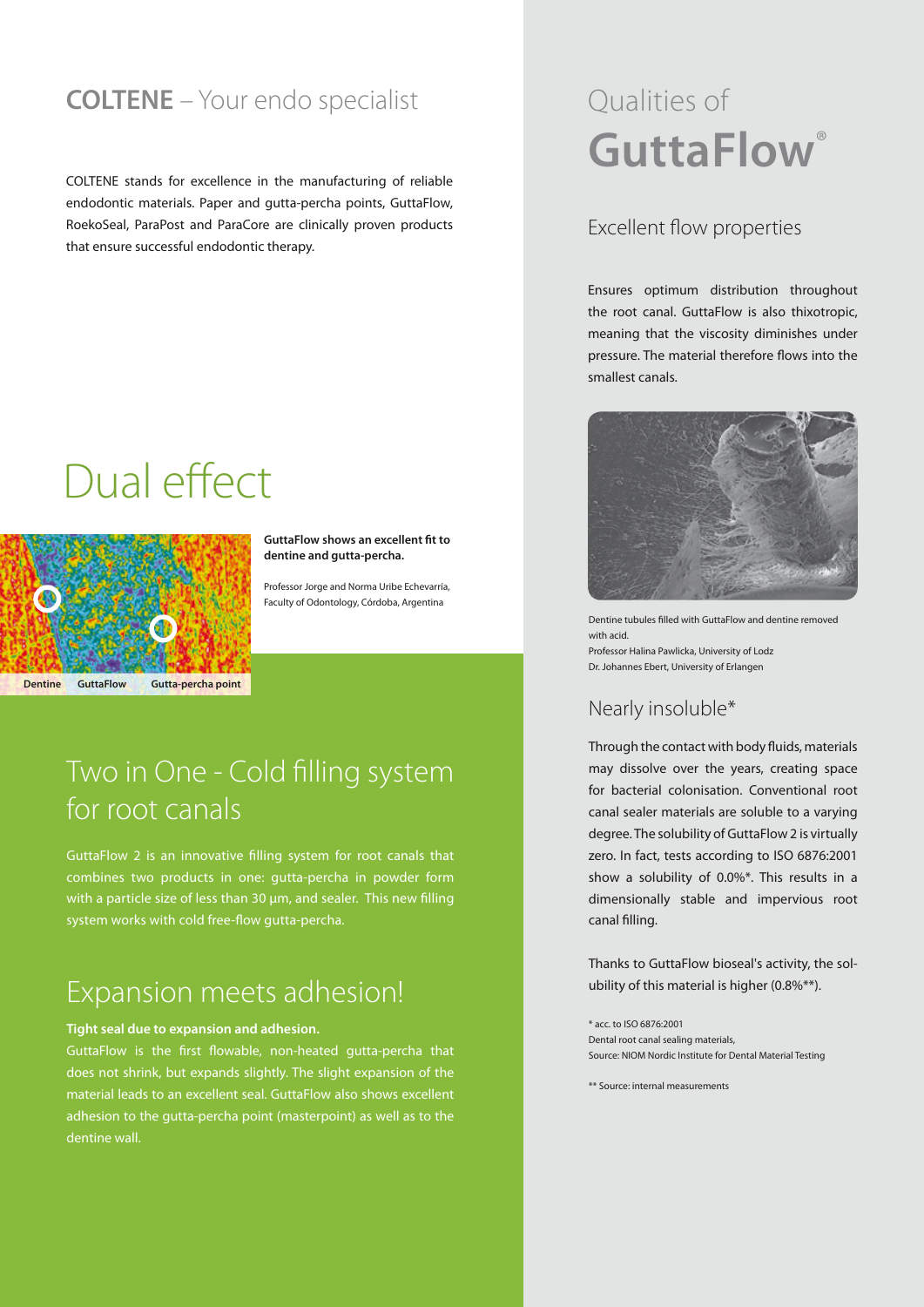# The simple way to root canal obturation

- $\rightarrow$  Flowable Two in One cold filling system
- $\rightarrow$  Expansion no time-consuming condensation required
- $\rightarrow$  Adhesion to gutta-percha point and dentine wall
- $\rightarrow$  The use of additional sealers is not required
- $\rightarrow$  Excellent flow properties
- $\rightarrow$  Allows for excellent post preparation
- $\rightarrow$  Solubility is virtually zero
- $\rightarrow$  Optimum protection against re-infection
- $\rightarrow$  Excellent radiopacity
- $\rightarrow$  Tight seal of the root canal

## Very good biocompatibility

In the case of endodontic filling materials that remain in the body for many years, it is important that there are no adverse effects. Conventional materials demonstrate toxic characteristics ranging from "nontoxic mildly", "moderately toxic" to "severely toxic". Studies show Gutta-Flow® to be extremely biocompatible.

CURING: **25-30 min. 8-10 min.**

# Modern obturation method

A reliable obturation is the ideal basis for successful endodontic treatment. An important factor for an impervious filling with longlasting stability is the complexity of the existing root canal system.

In the following case, Dr Chaniotis uses negative pressure to obturate even the tiniest lateral canals simply and effectively:





Source: Dr. Antonis Chaniotis

The smart assistant: **Surgitip-endo**



# **GuttaFlow**® 2 **GuttaFlow**® bioseal GuttaFlow? 25-30 min **12-16 min** WORKING TIME: WORKING TIME: **10-15 min. 5 min.** CURING: CURING: **25-30 min. 12-16 min. 25-30min 8-10 min** WORKING TIME: **10-15 min. 4-5 min.**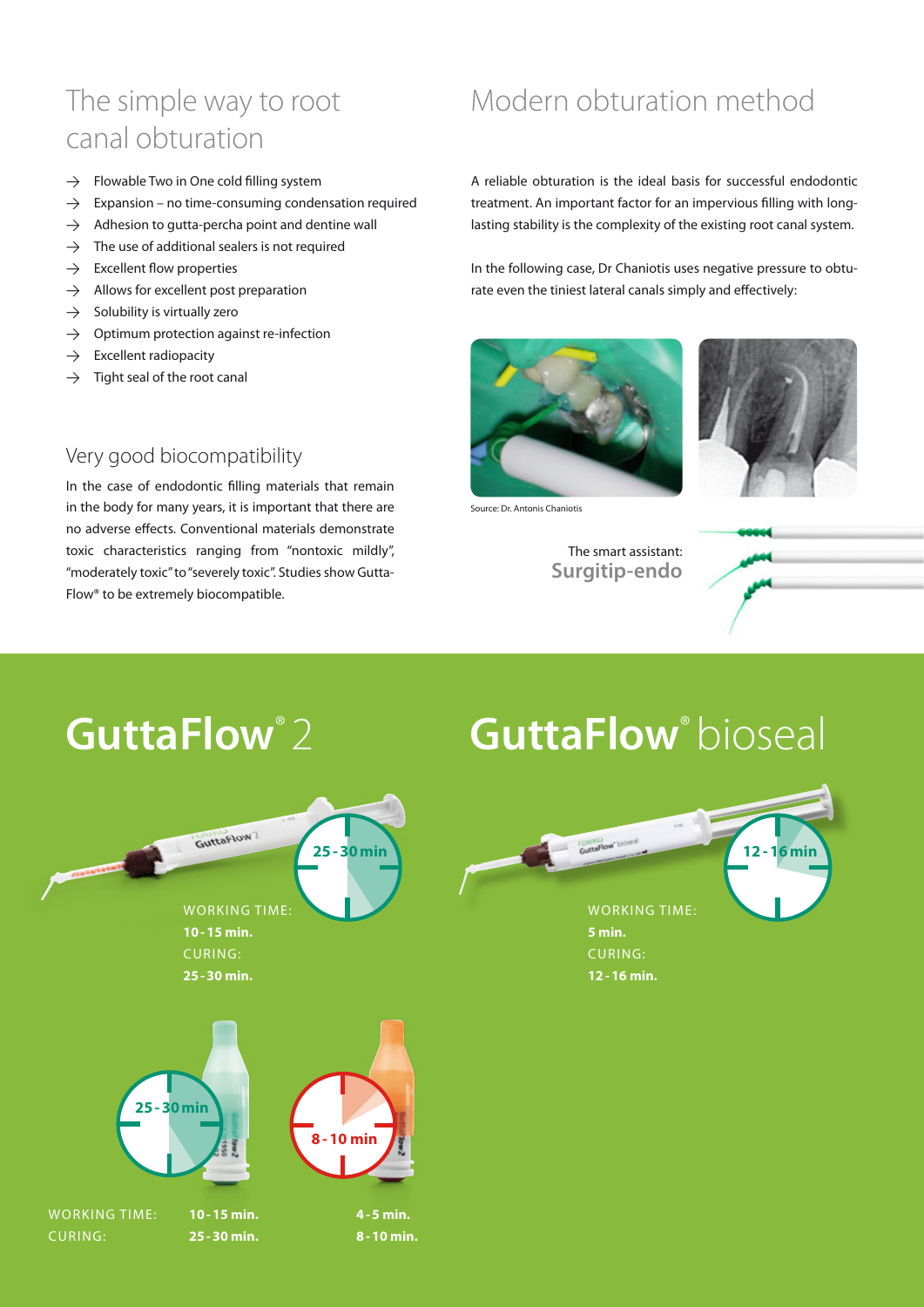# **Everything clinically tested**

Successful healing with **GuttaFlow**®

## Clinical study

Clinical investigations on the conventional GuttaFlow® are organised in the framework of a multi-centre study under the direction of NIOM (Nordic Institute for Dental Material Testing) and conducted in clinics in Germany, Norway and the USA. The preliminary closing study report shows excellent healing results. On the basis of the PAI Scoring system, success rates of 0.7 - 0.8 were measured which were documented over a period of one year.

Pictures: Professor Ricardo Caicedo, University of Louisville, Louisville, Kentucky, USA







**Pre-op** obturation 12 months

## Clinical cases



**PRE-OP**



Case 1 - Dr. Antonis Chaniotis

## Obturation under extreme conditions



Every endodontic treatment is different. But when the patient weighs over 150 kg, the canines are 14 cm long and the treating physician has a half an hour to work before he risks his life, GuttaFlow literally saves him from the mouth of the lion.

## Further studies

A number of other studies on GuttaFlow have already been conducted. **www.guttaflow.com**. Case 2 - Dr. Thomas Rieger



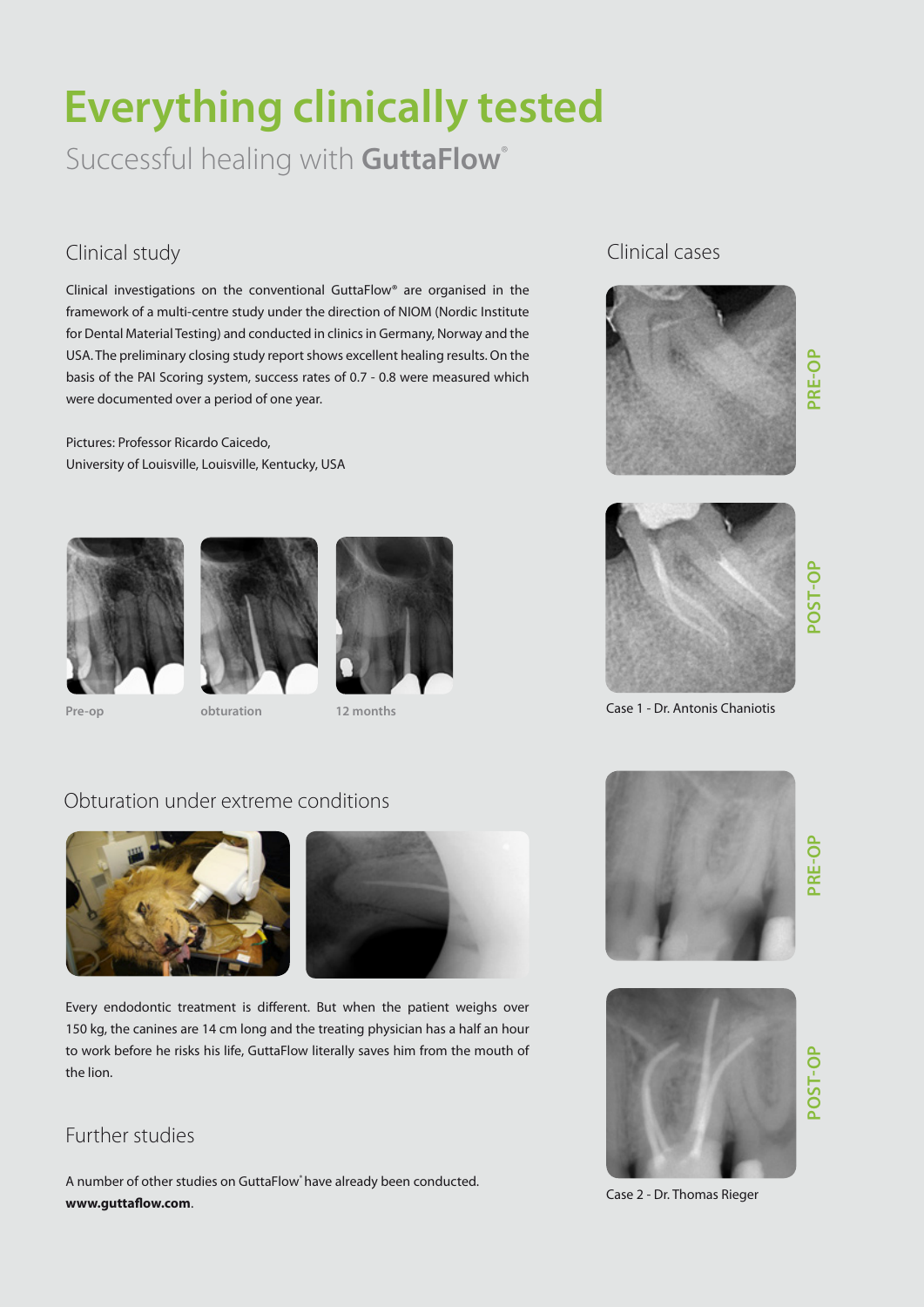# **Not just for filling, also for healing**

GuttaFlow bioseal actively supports regeneration in the root canal

## **Bioactive obturation material**

With GuttaFlow bioseal, COLTENE is launching an intelligent obturation material onto the market that can do more than seal and fill the root canal. Upon contact with fluids, the bioactive material provides natural repair constituents such as calcium and silicates. It also activates biochemical processes that provide additional support for regeneration in the root canal. The idea is remarkably simple: after curing, the new GuttaFlow bioseal forms hydroxylapatite crystals on the surface. The crystals significantly improve adhesion and also stimulate natural triggers, especially the regeneration of bone and dentine tissue. Using this catalytic effect helps both ENDO experts

and novices create long-lasting solutions for their patients, thus constituting a further breakthrough on the way to optimum endodontic treatment.

To date only dental materials such as MTA or bioglass have exhibited similar regenerative and supportive properties. However, the major disadvantages of these materials involved the long curing time and complicated handling. As with the proven GuttaFlow 2 system, GuttaFlow bioseal also combines free-flow gutta-percha with an appropriate sealer at room temperature.

### **GuttaFlow®** 2







#### **Fig. 1**

3.5× magnification of the surface of GuttaFlow 2

#### **Fig. 2**

3.5× magnification of the surface of GuttaFlow bioseal. Recognisable formation of hydroxylapatite crystals.

#### **Fig. 3**

2500× magnification of the surface of GuttaFlow 2 under a scanning electron microscope.

#### **Fig. 4**

2500× magnification of the hydroxylapatite crystals on the surface of GuttaFlow bioseal under a scanning electron microscope.

```
Source: internal tests
```